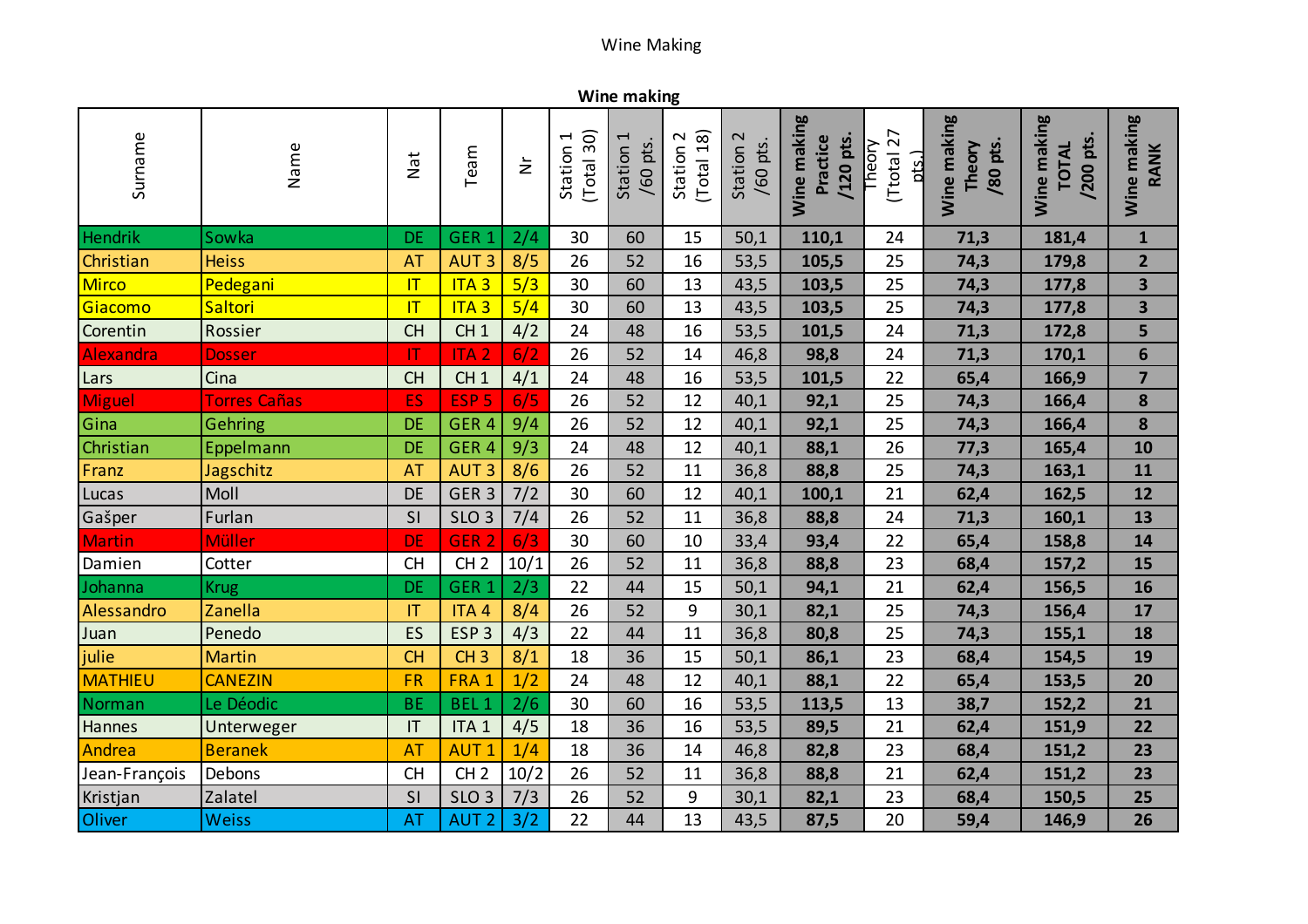| Surname         | Name                  | Nat                    | Team             | $\geq$ | (Total 30)<br>Station 1 | Station 1<br>pts.<br>/60 | (Total 18)<br>$\sim$<br>Station | $\mathbf 2$<br>/60 pts.<br>Station | Wine making<br>Practice<br>/120 pts. | 27<br>Theory<br>(Ttotal<br><u>nts.</u> | Wine making<br>/80 pts.<br>Theory | Wine making<br>/200 pts.<br><b>TOTAL</b> | Wine making<br><b>RANK</b> |
|-----------------|-----------------------|------------------------|------------------|--------|-------------------------|--------------------------|---------------------------------|------------------------------------|--------------------------------------|----------------------------------------|-----------------------------------|------------------------------------------|----------------------------|
| Samuel          | <b>Kemp</b>           | <b>GB</b>              | <b>UK1</b>       | 3/4    | 22                      | 44                       | 12                              | 40,1                               | 84,1                                 | 21                                     | 62,4                              | 146,5                                    | 27                         |
| ORIOL           | <b>BÚRDALO</b>        | <b>ES</b>              | ESP <sub>4</sub> | 5/6    | 16                      | 32                       | 12                              | 40,1                               | 72,1                                 | 24                                     | 71,3                              | 143,4                                    | 28                         |
| Michael         | Lintner               | $\mathsf T$            | <b>ITA2</b>      | 6/1    | 22                      | 44                       | 10                              | 33,4                               | 77,4                                 | 22                                     | 65,4                              | 142,8                                    | 29                         |
| <b>BENJAMIN</b> | <b>PARENTI</b>        | <b>FR</b>              | FRA 1            | 1/1    | 26                      | 52                       | 10                              | 33,4                               | 85,4                                 | 19                                     | 56,5                              | 141,9                                    | 30                         |
| Jakob           | Julier                | <b>DE</b>              | GER <sub>2</sub> | 6/4    | 20                      | 40                       | 10                              | 33,4                               | 73,4                                 | 23                                     | 68,4                              | 141,8                                    | 31                         |
| Niklas          | <b>Krumpeck</b>       | <b>AT</b>              | <b>AUT 2</b>     | 3/1    | 18                      | 36                       | 14                              | 46,8                               | 82,8                                 | 19                                     | 56,5                              | 139,3                                    | 33                         |
| Ignacio         | Torealday             | ES                     | ESP <sub>3</sub> | 4/4    | 24                      | 48                       | 5                               | 16,7                               | 64,7                                 | 25                                     | 74,3                              | 139                                      | 34                         |
| Samuel          | Skovajsa              | <b>SK</b>              | SK <sub>1</sub>  | 11/5   | 30                      | 60                       | 6                               | 20,1                               | 80,1                                 | 19                                     | 56,5                              | 136,6                                    | 35                         |
| Philippe        | Kaempff               | LU                     | LU <sub>1</sub>  | 11/4   | 26                      | 28                       | 13                              | 43,5                               | 71,5                                 | 11                                     | 32,7                              | 104,2                                    | 53                         |
| <b>MARTÍ</b>    | <b>MARCÉ</b>          | <b>ES</b>              | ESP <sub>4</sub> | 5/5    | 14                      | 28                       | 11                              | 36,8                               | 64,8                                 | 24                                     | 71,3                              | 136,1                                    | 36                         |
| <b>LUCAS</b>    | <b>PALMERO MENDEZ</b> | ES                     | ESP <sub>1</sub> | 1/6    | 20                      | 40                       | 10                              | 33,4                               | 73,4                                 | 21                                     | 62,4                              | 135,8                                    | 37                         |
| Matteo          | Sordi                 | $\mathsf{I}\mathsf{T}$ | ITA <sub>4</sub> | 8/3    | 18                      | 36                       | 11                              | 36,8                               | 72,8                                 | 21                                     | 62,4                              | 135,2                                    | 38                         |
| Julia           | <b>KEKKO</b>          | <b>FR</b>              | FRA <sub>2</sub> | 9/5    | 20                      | 40                       | 13                              | 43,5                               | 83,5                                 | 17                                     | 50,5                              | 134                                      | 39                         |
| Jana            | Schreieck             | <b>DE</b>              | GER <sub>3</sub> | 7/1    | 30                      | 60                       | $\overline{7}$                  | 23,4                               | 83,4                                 | 17                                     | 50,5                              | 133,9                                    | 40                         |
| <b>Martin</b>   | Novosad               | CZ                     | $CZ_1$           | 9/1    | 26                      | 52                       | 8                               | 26,8                               | 78,8                                 | 18                                     | 53,5                              | 132,3                                    | 41                         |
| <b>Elias</b>    | Grasser               | IT                     | ITA <sub>1</sub> | 4/6    | 24                      | 48                       | 8                               | 26,8                               | 74,8                                 | 19                                     | 56,5                              | 131,3                                    | 42                         |
| Georges         | Albert                | LU                     | LU <sub>1</sub>  | 11/3   | 26                      | 24                       | 10                              | 33,4                               | 57,4                                 | 15                                     | 44,6                              | 102                                      | 55                         |
| César           | Hernáez Álvarez       | ES                     | ESP <sub>5</sub> | 6/6    | 12                      | 24                       | 9                               | 30,1                               | 54,1                                 | 25                                     | 74,3                              | 128,4                                    | 43                         |
| Claire          | Pletgen               | LU                     | LU <sub>2</sub>  | 10/5   | 24                      | 24                       | 13                              | 43,5                               | 67,5                                 | 12                                     | 35,7                              | 103,2                                    | 54                         |
| Michael         | Gruber                | <b>AT</b>              | <b>AUT1</b>      | 1/3    | 12                      | 24                       | 10                              | 33,4                               | 57,4                                 | 22                                     | 65,4                              | 122,8                                    | 44                         |
| Lynn            | Van den Berg          | LU                     | LU <sub>2</sub>  | 10/6   | 24                      | 36                       | 11                              | 36,8                               | 72,8                                 | 12                                     | 35,7                              | 108,5                                    | 51                         |
| <b>MOISES</b>   | <b>MORALES CAVERO</b> | ES                     | ESP <sub>1</sub> | 1/5    | 18                      | 36                       | 5                               | 16,7                               | 52,7                                 | 22                                     | 65,4                              | 118,1                                    | 45                         |
| Matthieu        | <b>CHRETIEN</b>       | <b>FR</b>              | FRA <sub>2</sub> | 9/6    | 18                      | 36                       | 11                              | 36,8                               | 72,8                                 | 15                                     | 44,6                              | 117,4                                    | 46                         |
| Jana            | Naprova               | CZ                     | $CZ_1$           | 9/2    | 16                      | 32                       | 9                               | 30,1                               | 62,1                                 | 18                                     | 53,5                              | 115,6                                    | 47                         |
| Robert          | Poyser                | <b>GB</b>              | <b>UK1</b>       | 3/3    | 18                      | 36                       | 5                               | 16,7                               | 52,7                                 | 21                                     | 62,4                              | 115,1                                    | 48                         |
| Céline          | <b>Minod</b>          | <b>CH</b>              | CH <sub>3</sub>  | 8/2    | 18                      | 36                       | 5                               | 16,7                               | 52,7                                 | 21                                     | 62,4                              | 115,1                                    | 48                         |
| Hanna           | Mausser               | AT                     | AUT <sub>4</sub> | 11/1   | 24                      | 48                       | 9                               | 30,1                               | 78,1                                 | 19                                     | 62,4                              | 140,5                                    | 32                         |

## Wine Making